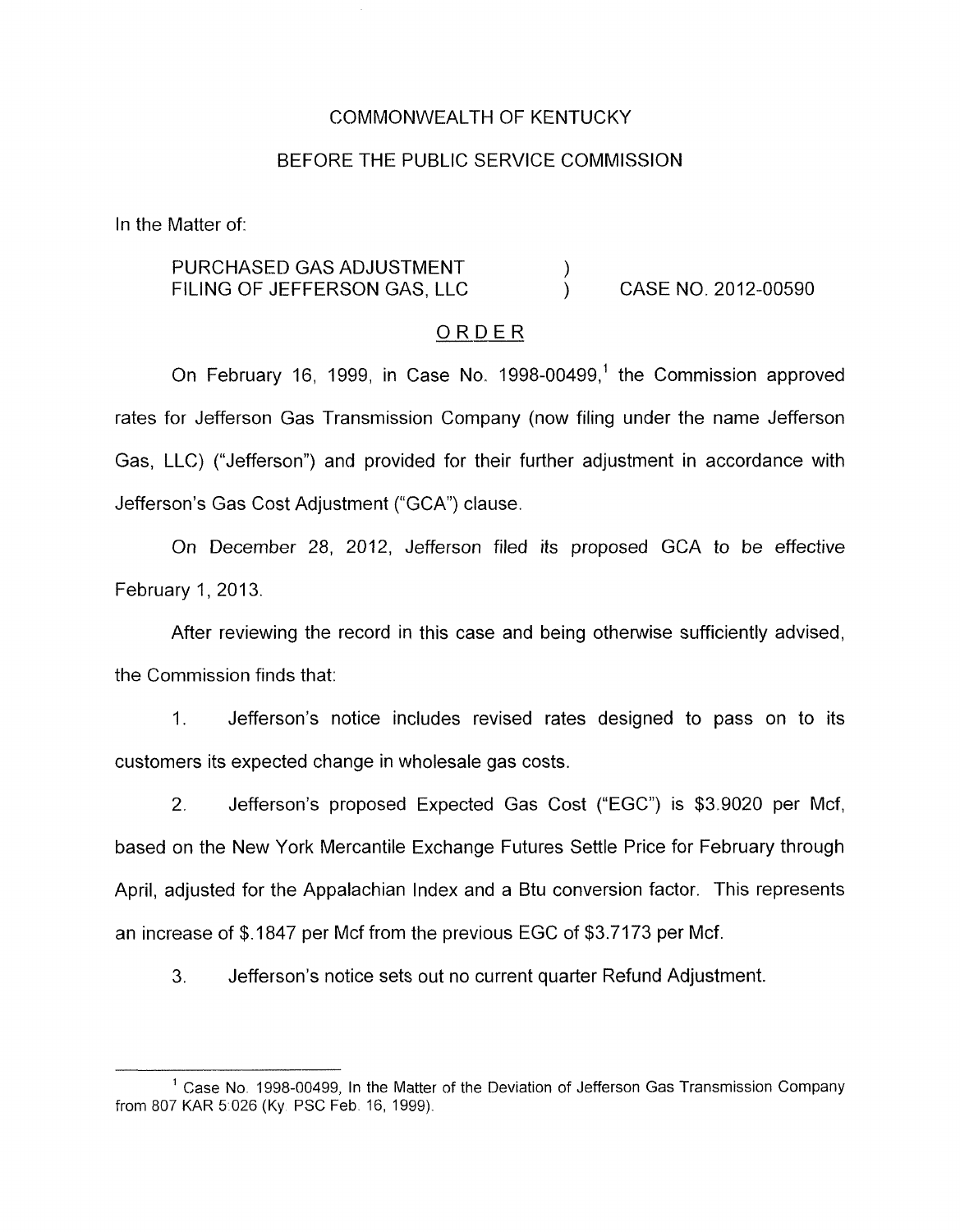4. Jefferson's notice sets out a current quarter Actual Adjustment ("AA") of \$.0269 per Mcf. Jefferson's total AA is (\$.3213) per Mcf, which is an increase of \$.0613 per Mcf from the previous total AA of (\$.3826) per Mcf.

*5.* Jefferson's GCA is \$3.5807 per Mcf, which is an increase of \$.2460 per Mcf from the previous GCA of \$3.3347 per Mcf.

6. The rates in the Appendix to this Order are fair, just, and reasonable, and should be approved for billing for service rendered by Jefferson on and after February 1,  $2013.$ 

IT IS THEREFORE ORDERED that:

1. The rates in the Appendix to this Order, attached hereto and incorporated herein, are approved for billing for service rendered by Jefferson on and after February 1, 2013.

2. Within 20 days of the date of this Order, Jefferson shall file its revised tariffs with this Commission setting out the rates authorized herein and reflecting that they were approved pursuant to this Order.



**ATTES** Executive Director '1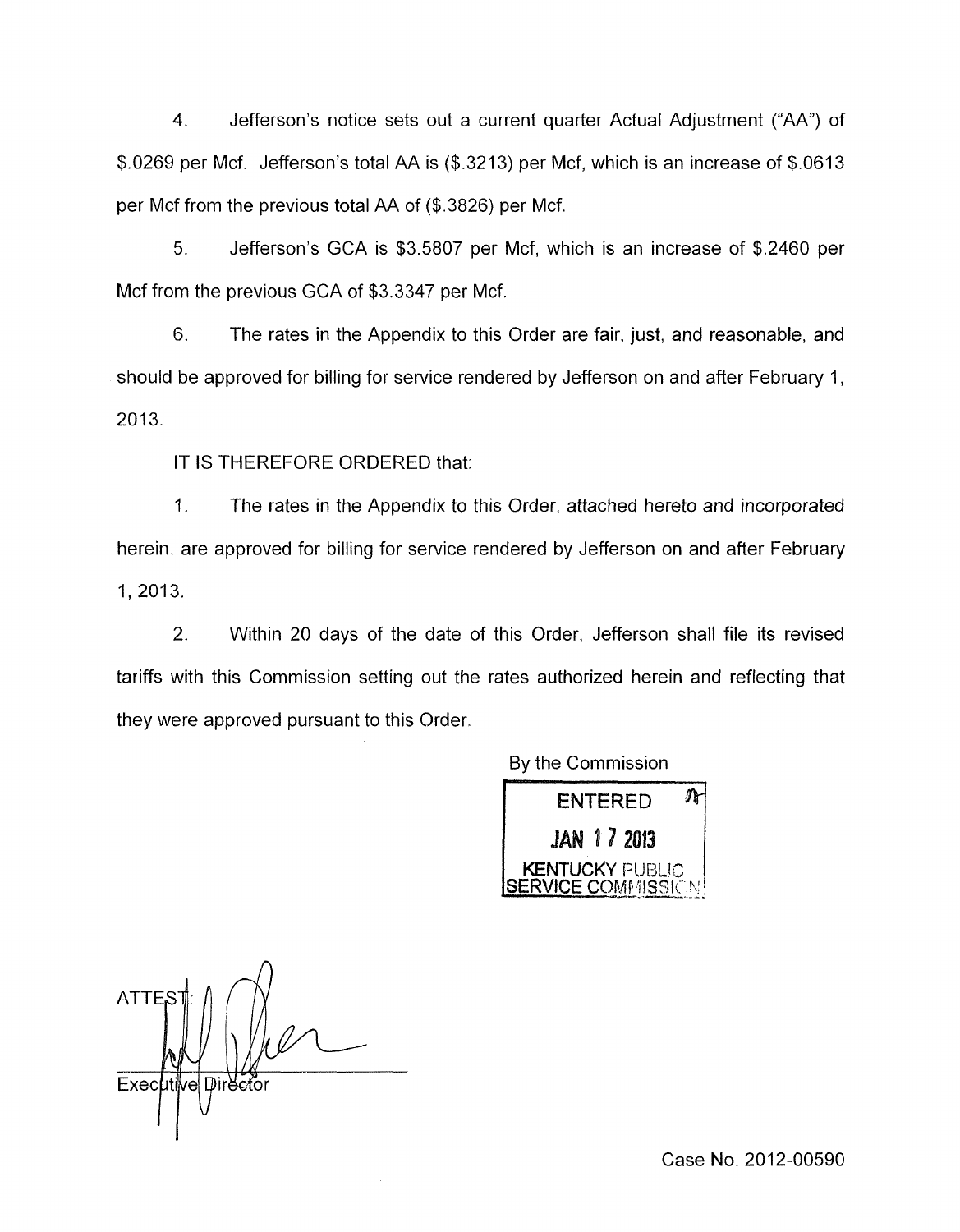### APPENDIX

# APPENDIX TO AN ORDER OF THE KENTUCKY PUBLIC SERVICE COMMISSION IN CASE NO. 2012-00590 DATED JAN 1 7 2013

The following rates and charges are prescribed for the customers served by Jefferson Gas, LLC. All other rates and charges not specifically mentioned herein shall remain the same as those in effect under authority of this Commission prior to the effective date of this Order.

## Rates:

|                          | <b>Base Rate</b> | Gas Cost | Rate per Mcf |
|--------------------------|------------------|----------|--------------|
| Minimum Bill - First Mcf | \$3.89           | \$3.5807 | \$7.4707     |
| Over 1 Mcf               | \$2.26           | \$3.5807 | \$5.8407     |